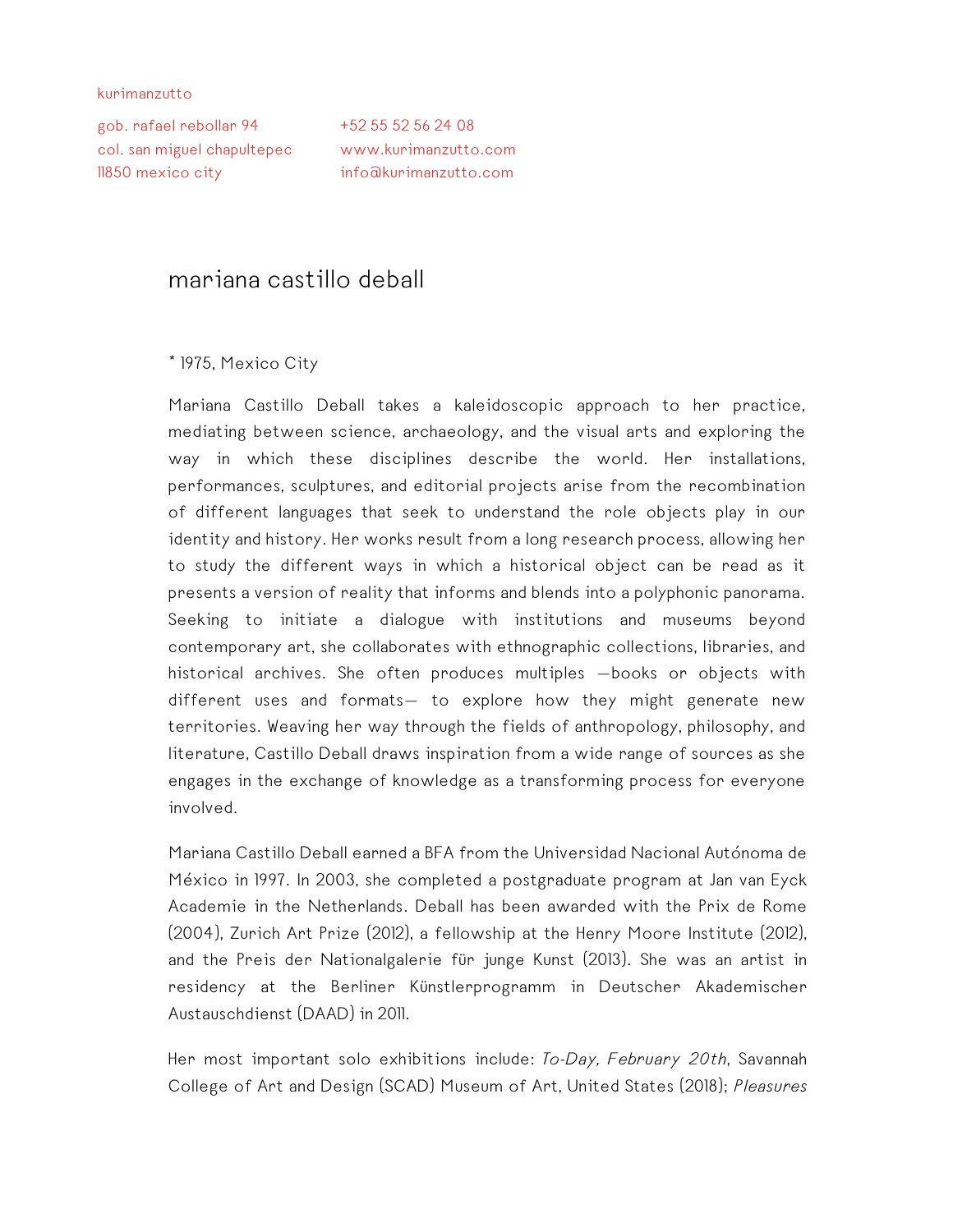*of association, and* poissons*, such as love*, Galerie Wedding – Raum für zeitgenössische Kunst, Berlin (2017); *Feathered Changes, Serpent Disappearances*, Walter and McBean Galleries, San Francisco Art Institute, United States (2016); *¿Quién medirá el espacio, quién me dirá el momento?* MACO Museo de Arte Contemporáneo de Oaxaca, Mexico (2015); *Mariana Castillo Deball,* Kunsthalle Lissabon, Lisbon, Portugal (2014); *Mariana Castillo Deball*, *Parergon*, Hamburger Bahnhof – Museum für Gegenwart, Berlin (2014); *"What we caught we threw away, what we didn't catch we kept*", CCA: Centre for Contemporary Arts, Glasgow, Scotland (2013); Zurich Art Prize: *Uncomfortable Objects*, Haus Konstruktiv, Zurich, Switzerland (2012); *Este desorden construido, autoriza geológicas sorpresas a la memoria más abandonada*, Museo Experimental El Eco, Mexico City (2011); *Between You and the Image of You That Reaches Me*, Museum of Latin American Art (MOLAA), Long Beach, United States (2010); *Kaleidoscopic Eye*, Kunst Halle Sankt Gallen, Switzerland (2009); *Estas ruinas que ves*, Museo de Arte Carrillo Gil, Mexico City (2006); Prix de Rome: *Institute of Chance,* Stedelijk Museum Amsterdam (2004); among others.

Additionally, her work has been included in group exhibitions such as: *Hello World. Revision einer Sammlung*, Hamburger Bahnhof – Museum für Gegenwart, Berlin (2018); *Statues Also Die: Contemporary reflections on heritage and conflict in the Middle-East*, Fondazione Sandretto Re Rebaudengo, Turin, Italy (2018); *Lecturas de un territorio fracturado*, Museo Amparo, Puebla, Mexico (2017); *Alors que j'écoutais moi aussi David, Eleanor, Mariana, etc.* La Criée centre d'art contemporain, Rennes, France (2017); *El orden Natural de las Cosas*, Museo Jumex, Mexico City (2016); *Ce qui ne sert pas s'oublie*, CAPC musée d'art contemporain de Bordeaux, France (2015); *Storylines: Contemporary Art at the Guggenheim Museum*, New York (2014); *Arqueológicas*, Matadero Centro de Creación Contemporánea, Madrid (2013); *Resisting the Present*, Musée d'Art moderne de la Ville de Paris (2012); *Æther – Une proposition de Christoph Keller,* Centre Georges Pompidou, Paris (2011); *For the blind man in the dark room looking for the black cat that isn't there*, Institute of Contemporary Arts (ICA), London (2010); *The Malady of Writing*, Museu d'Art Contemporani de Barcelona (MACBA), Spain (2009), among others.